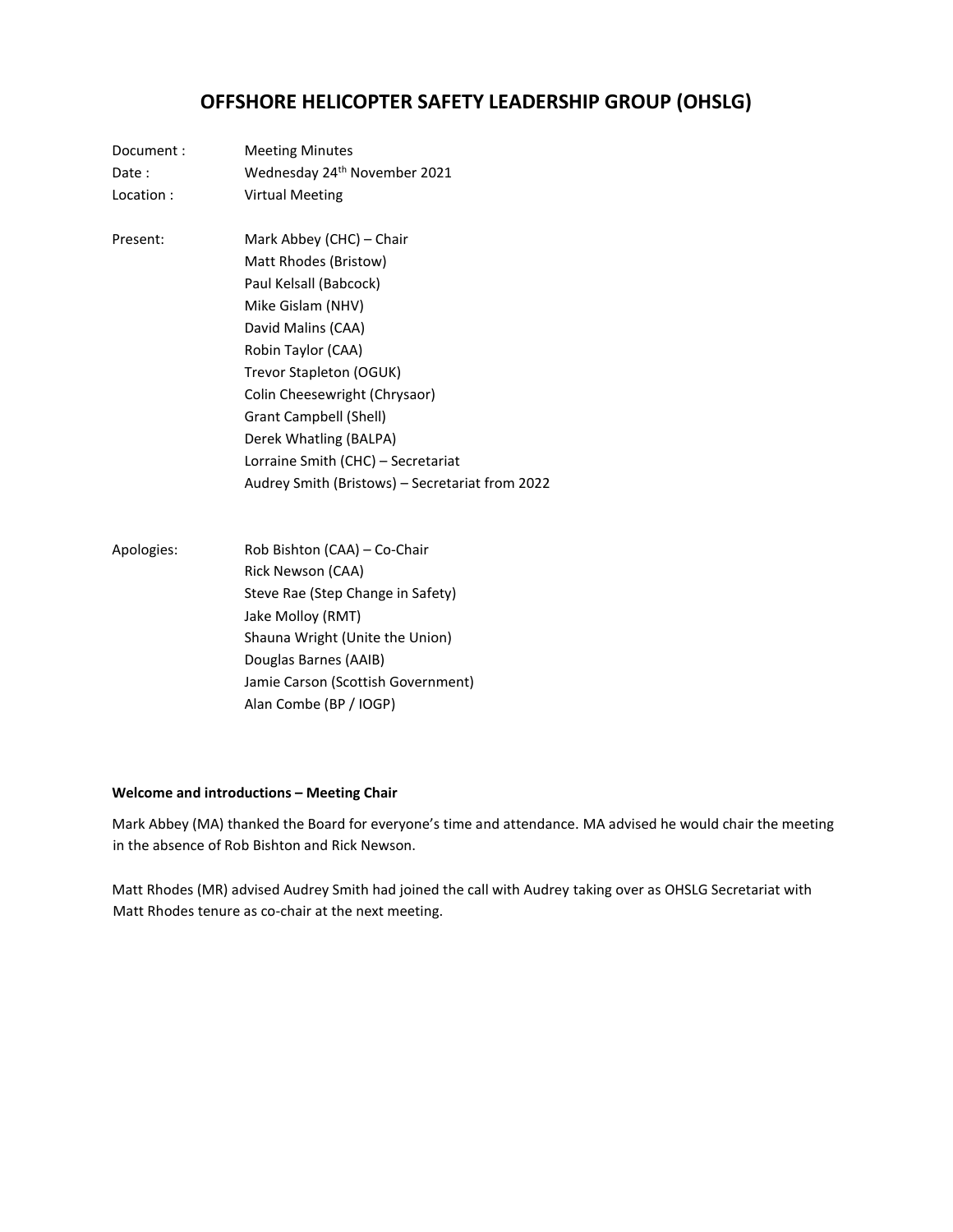## **Agreement of Previous Minutes**

Minutes agreed as read with no outstanding comments.

## **Previous Agenda Items**

The previous actions were reviewed and updated, as per the action log. Where there was a wider discussion, details are provided in the notes section.

| <b>Item</b> | <b>Detail</b>                  | <b>Responsible</b>  | <b>Notes</b>               |
|-------------|--------------------------------|---------------------|----------------------------|
| 19.2.3      | Host a workshop looking at     | Rick Newson / Robin | Remain on agenda.          |
|             | helideck certification audits  | Taylor              |                            |
|             | updates.                       |                     |                            |
| 19.3.1      | Wrong Deck Landings            | Rick Newson / Robin | Further update required    |
|             |                                | Taylor              | at next meeting.           |
| 20.4.4      | Communication resource         | SR / SF             | To be discussed as part of |
|             | availability                   |                     | Communications Group.      |
|             |                                |                     | Close item.                |
| 20.4.7.1    | Tenure of Chair                | <b>ALL</b>          | Handover complete.         |
|             |                                |                     | Close item.                |
| 21.1.1      | Top Risks and Ongoing Planning | <b>ALL</b>          | Agreed to close item.      |

# **19.2.3 Helideck Certification Audits - Rick Newson (RN)**

Robin Taylor (RT) advised the Group this has not yet been achieved partly due to COVID and partly due to staff moving around. Delays getting offshore has also been a factor. RT will work with Matt Smith to get this moving in the new year.

Colin Cheesewright (CC) offered his assistance.

It was agreed that this should remain on the agenda for a full update at the next meeting.

# **19.3.1 Wrong Deck Landings – Rick Newson / Trevor Stapleton (TS)**

RT advised that there had been a previous discussion on having a green flashing light for landing with a possible trial with CHC and Shell. Alex Knight reported that there was no appetite to trial and this action has since been closed at the HTC.

The CAA see wrong deck landings as a risk and the AAIB see this as a recordable accident.

Colin Cheesewright advised when the HCA do their audits that they have photographs from all four sides so may help as a mitigation going forward.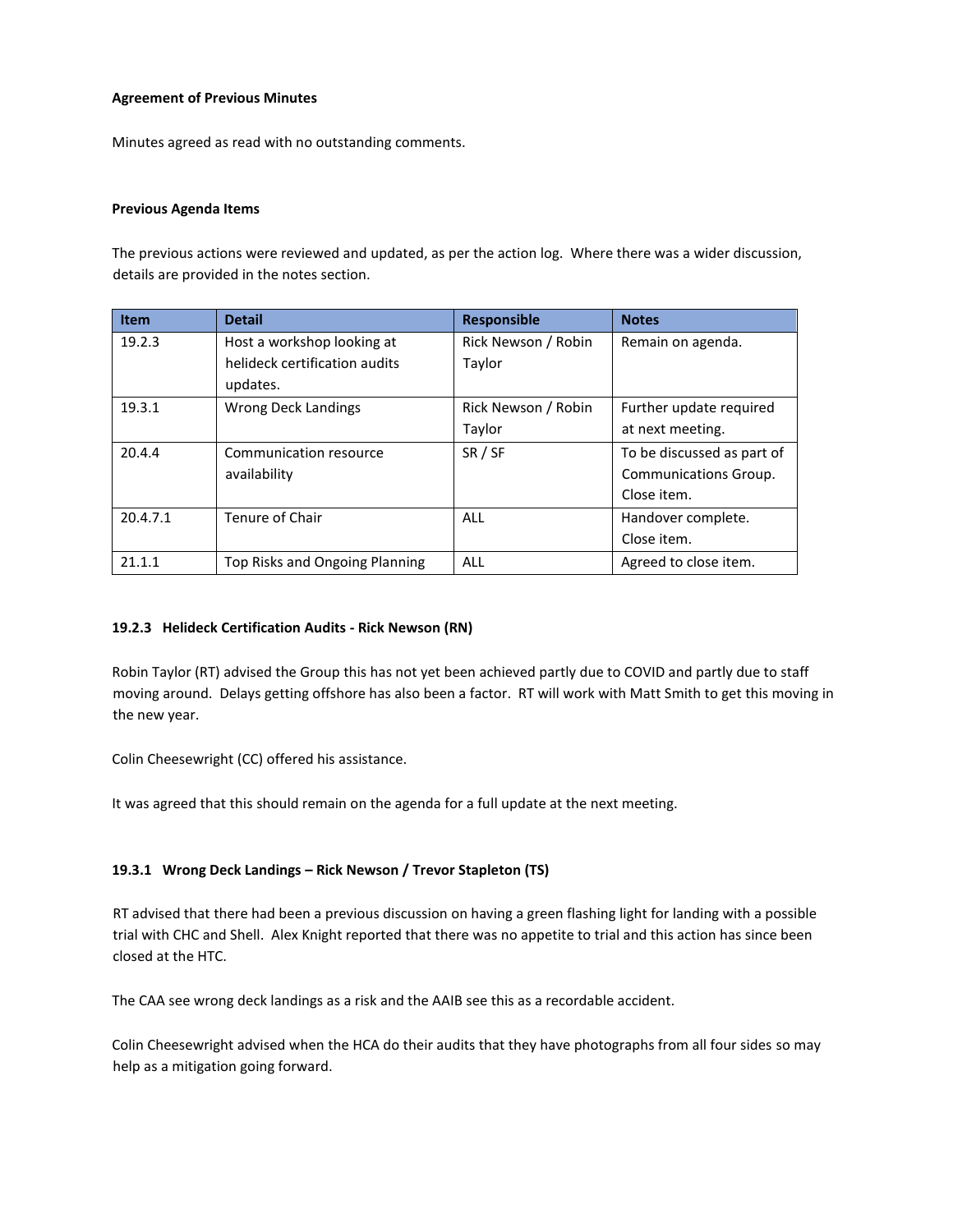Matt Rhodes (MR) advised that the ICAO designators names need to go ahead. All operators should encourage their crews where possible to get updated photos and feed them back to the HCA.

Call signs and platform names can differ which is a distraction at a critical point in a flight so naming the platform correctly is a requirement.

Grant Campbell (GC) advised that he can get feedback on the strobe lights as all the IOGP decks in the Gulf of Mexico have them. DM agreed this information would help whether it is something we should continue to pursue and trial in the UK.

The HCA was confirmed as the operator of the designator plates programme. CC confirmed that following their two year inspections they raise findings against the operator to provide photographs.

MA agreed that wrong deck landings should be kept as a watching brief but agreed that RT should continue to track the ICAO designators.

Trevor Stapleton (TS) questioned if fixed platforms data can be added into the UK AIP as noted in previous minutes. Derek Whatling (DW) added that software companies will not write it into their software unless it appears in the AIP.

MA asked RT to provide further feedback at the next meeting.

#### **20.4.4 Communication Resource Availability**

MA stated due to communication resource availability this has not progressed at all.

It was agreed that this was something that needed to be debated to understand how the group is going to move on with this but will be discussed as part of the Communications Group updates.

# **20.4.7.1 Tenure of Chair (Matt Rhodes to take over as Co-chair)**

MA noted that Matt Rhodes will take over as co-chair at the next meeting which will be scheduled by Audrey Smith.

#### **21.1.1 Top Risks and Ongoing Planning**

MA agreed that previous risk areas identified are raised as part of the agenda and will close this action.

**New Actions**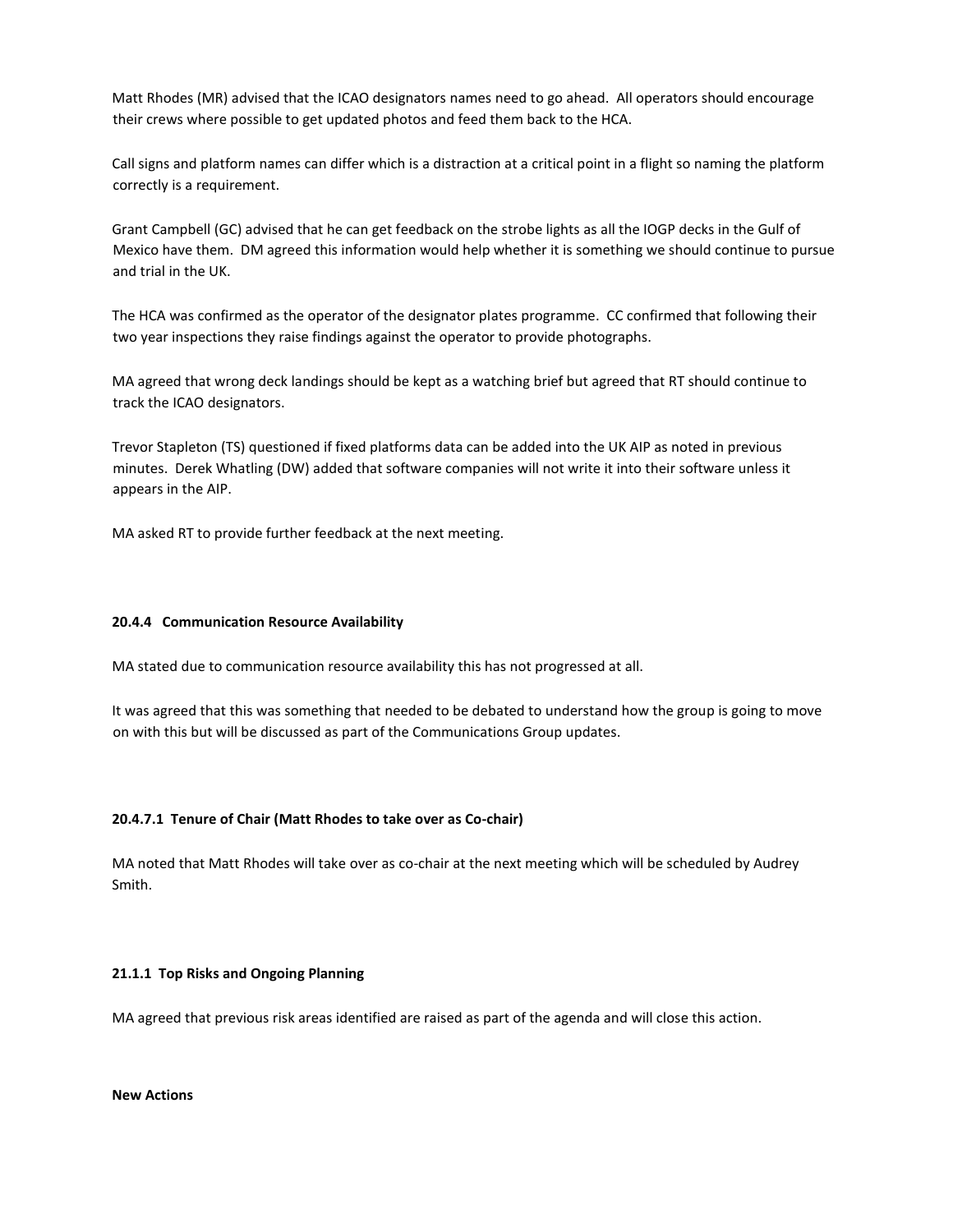New items were discussed and added for action. Where there was a wider discussion, details are provided in the notes section.

| <b>Item</b> | <b>Action Details</b>              | <b>Responsible</b> | <b>Notes</b>                  |
|-------------|------------------------------------|--------------------|-------------------------------|
| 21.2.1.1    | <b>Operational Risks</b>           | <b>ALL</b>         | DM to update if               |
|             |                                    |                    | <b>Distraction Competency</b> |
|             |                                    |                    | is being duplicated.          |
| 21.2.1.2    | Communications                     | <b>ALL</b>         | MR to update at next          |
|             |                                    |                    | meeting.                      |
| 21.2.2      | Helideck Oversight Plan            | Rick Newson /      | DM / RT to provide            |
|             |                                    | Dave Malins /      | update and timeline at        |
|             |                                    | Robin Taylor       | next meeting.                 |
| 21.2.3      | CAA / OHSLG Website                | Robin Taylor       | RT to action and              |
|             |                                    |                    | provide update at next        |
|             |                                    |                    | meeting.                      |
| 21.2.4      | <b>Aviation Awareness Seminars</b> | Mark Abbey         | MA to action and              |
|             |                                    |                    | provide future timeline.      |
| 21.2.5      | <b>Brexit</b>                      | Dave Malins        | DM to update if further       |
|             |                                    |                    | engagement is possible.       |
| 21.2.7.1    | <b>Wind Farms</b>                  | <b>ALL</b>         | <b>Invite Renewables UK</b>   |
|             |                                    |                    | to discuss. Further           |
|             |                                    |                    | discussion required.          |
| 21.2.7.2    | <b>GHOST (Offshore Subgroup</b>    | Paul Kelsall       | PK to update status of        |
|             |                                    |                    | group at next meeting.        |

#### **21.2.1 Subgroup Updates**

#### **21.2.1.1 Operational Risks**

MR gave the group a recap and advised that the operations group were looking at three key areas – flight ops, ground ops and engineering.

CAP 437 appended key was in the process of being derived and published which is now complete and this is being watched from a ground ops perspective and continually monitored. There is nothing significant from a flight ops perspective at present.

The key area identified was engineering and maintenance error and how this would be addressed. It was identified that the A31 group was the most appropriate workshop to progress this action and a meeting was held recently.

This introductory meeting was well attended and had a suitable representation from all helicopter operators. It was useful to have endorsement from high levels within our organisations to identify solutions to the issues we are facing.

It was also identified at this meeting that a more in-depth look at training of individuals of engineering standards within the organisations is required.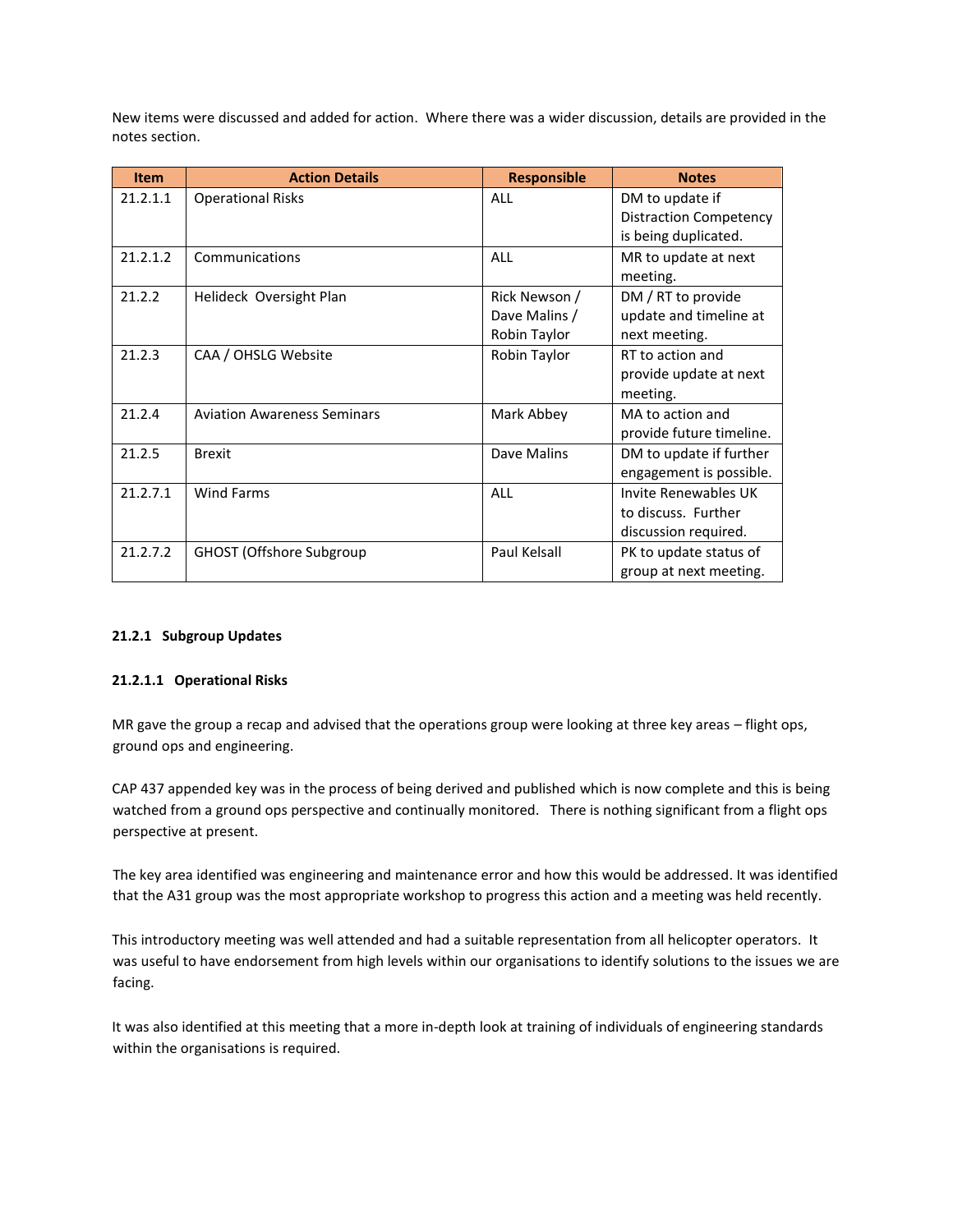Distraction is also a key issue and will sit within this group. Both CAMO and PART 145 are represented, and the group will meet again in the New Year to have further discussions.

David Malins added that the key focus of this meeting is around safety, culture, engineers, responsibility and competency assessment.

DM added the CAA have posters available detailing the responsibilities of licensed engineers. These can be shared if required.

Grant Campbell advised that a similar piece of work is being undertaken at Heli-offshore which is funded through IOGP to look at distraction competency.

MA asked DM to check if this work is being duplicated and to update at the next meeting.

RT asked the group if there was a competency check for engineers. DM confirmed there is. GC also confirmed it is a regulatory requirement throughout the industry.

DM confirmed this is detailed in the 145 regulation.

MA raised a concern regarding openness and transparency within the A31 group and asked if this had been achieved.

MR advised they had a very open and transparent discussion and there is an understanding in the group that needs to be done and there was commitment from everyone around the table.

DM added that by changing the people they have changed the dynamic and the team are committed to delivering.

GC asked for an update to get one of the Oil and Gas reps into the operations group as they are keen to contribute.

MR advised this is something that can be considered and will look at how it is structured going forward.

#### **21.2.1.2 Communications**

MA updated the group that Steve Rae had been unable to take this item forward and there is a gap in the communication framework.

MR advised that Stepchange should still be the conduit by which the group can communicate with the workforce and MR will discuss separately with SR to see how this can be rekindled. The terms of reference for this group says that Stepchange will provide administrative support including the Secretariat. This can be amended to state that the Secretariat will sit with the co-chair from the helicopter operators.

MR advised Audrey Smith will take over from Lorraine Smith in the Secretariat role but communications will still sit with Stepchange.

Trevor Stapleton advised that OGUK can help with communications if Stepchange unable to at present.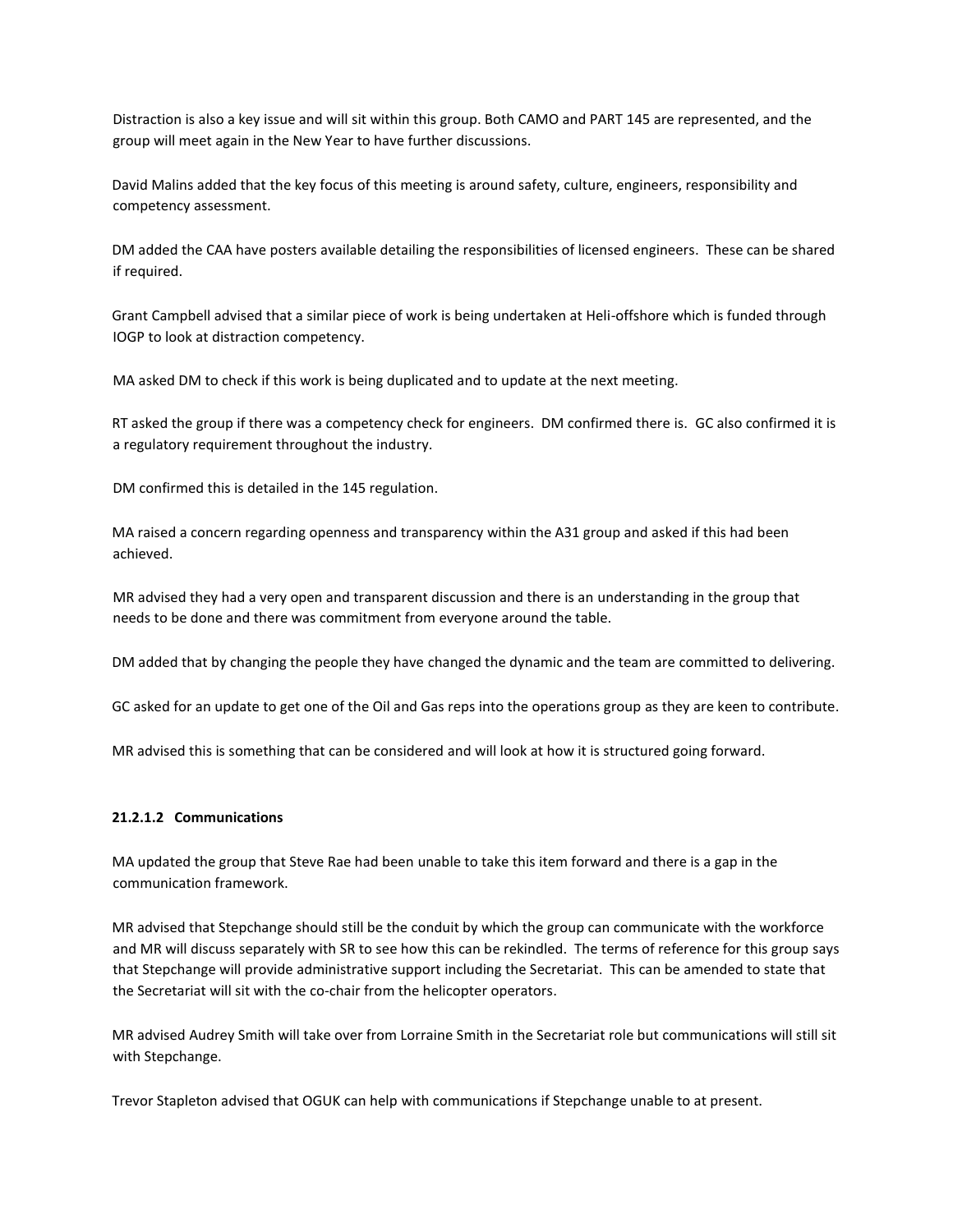MR agreed we need to find a robust method to communicate so we can react quickly if necessary and also to rekindle the helicopter awareness courses.

MR to feedback at next meeting following discussion with SR.

## **21.2.1.3 Risk Management**

David Malins apologised on behalf of the subgroup who have not met since the first meeting. At that first meeting, it was agreed that the focus should be on engineering risks, which came out of operator risks and the CAA's understanding of those risks.

DM will arrange another risk group meeting in the coming months to go through the initial exercise again to ascertain if there are any other risks that need to be considered.

MR asked if the group will be looking at risks across all parts of business, flight ops, ground ops and engineering. DM agreed and will circulate the metrics again to identify current key risks and for the four operators to go through their risk registers to ensure alignment.

Colin Cheesewright asked the group if an industry video can be provided to share with offshore to drive home the personal device risks and why it is necessary for inbound / outbound checks.

DM agreed that this could be picked up in the discussions and if this is the highest risk then we can drive forward with the mitigating actions.

MA agreed this should be discussed. CC advised that some slides for safety meetings may be enough to expose the offshore workforce to the risks.

Mike Gislam advised MOR's were still be raised due to PD's still turned on in bags and lithium batteries in phones so this is still very pertinent.

#### **21.2.2 Helideck Oversight Plan**

MA asked for an update for the Heli-deck Oversight Plan as there appeared to be little traction on this action. RT advised that the CAA are looking to get an ANO to certify them.

MR advised that this has been outstanding for a number of years and it was indicated that this would be resolved relatively quickly after Brexit. MR added that we while there shouldn't be an issue with having competition in providing this service, we need to ensure that it is standardised and there should be appropriate legislation to oversee and enforce by the CAA or third party if delegated.

RT advised there is a conflict of interest between the operators, the oil companies, the HCA and who they use to certify their assets. RT also advised it was likely to be a contracted company who would be appropriate to do the survey.

RT agreed to speak to Andy Thorington and Glenn Bradley to give this priority.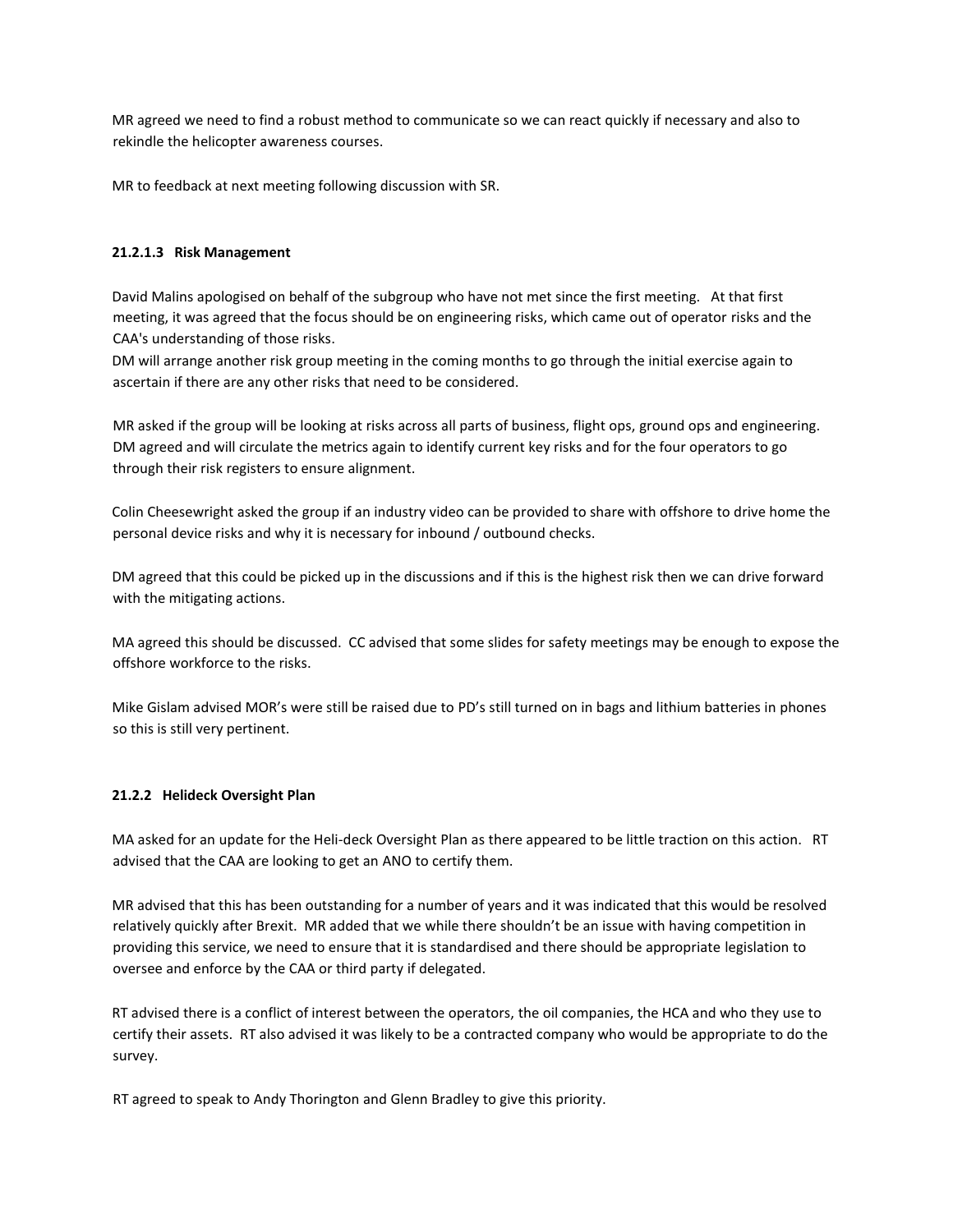DM also agreed to take this away to check on the legal perspective and to provide a more formal update and timeline at the next meeting if this is possible.

CC queried whether HCA was the only company that can do the inspections as detailed in CAP 437. MA advised that the helicopter operators are currently staying aligned under HCA but it is an unofficial agreement to get them to certify the decks. The HCA is not a regulator, but a commercial organisation.

MA added that previously there were many organisations wanting to certify the decks, which would have resulted in multiple standards causing issues to general operation, as you can only fly to certified decks that the operator had certified. It was clear we needed the regulator to decide how that should be organised under regulation and set the standard then look to commercialise the market.

MA also added that we need to be careful not to make this a commercial decision. We need to understand what the intent of the regulator is with CAP 1145. Will they take over the certification of the decks and if not, then we need to know so it gives us a platform to plan on.

RT to update the group at the next meeting if this is possible and what the potential timeline will look like.

# **21.2.3 CAA / OHSLG Website Update**

MA asked if the area specific to the OHSLG on the CAA website is current and gives an accurate view of what we stand for as a Group. The website should also include the Terms of Reference.

MR questioned what is being done for the Onshore Group and eVSLG as all groups are co-chaired by the CAA and operators. There needs to be alignment for all working groups for posting minutes, notifications, standardisation etc

If everyone is in agreement with the minutes then this can be posted. Commercially sensitive information will not be posted.

RT to action and update progress at next meeting.

#### **21.2.4 Aviation Awareness Seminars Way Forward**

MA advised that the aviation awareness seminars have stalled due to COVID and asked for a view on whether these should now be restarted and how best to action.

GC and CC agreed these added really good value and agreed it would be good to get these back in operation.

MA to action and look to see when these can be restarted – COVID dependent.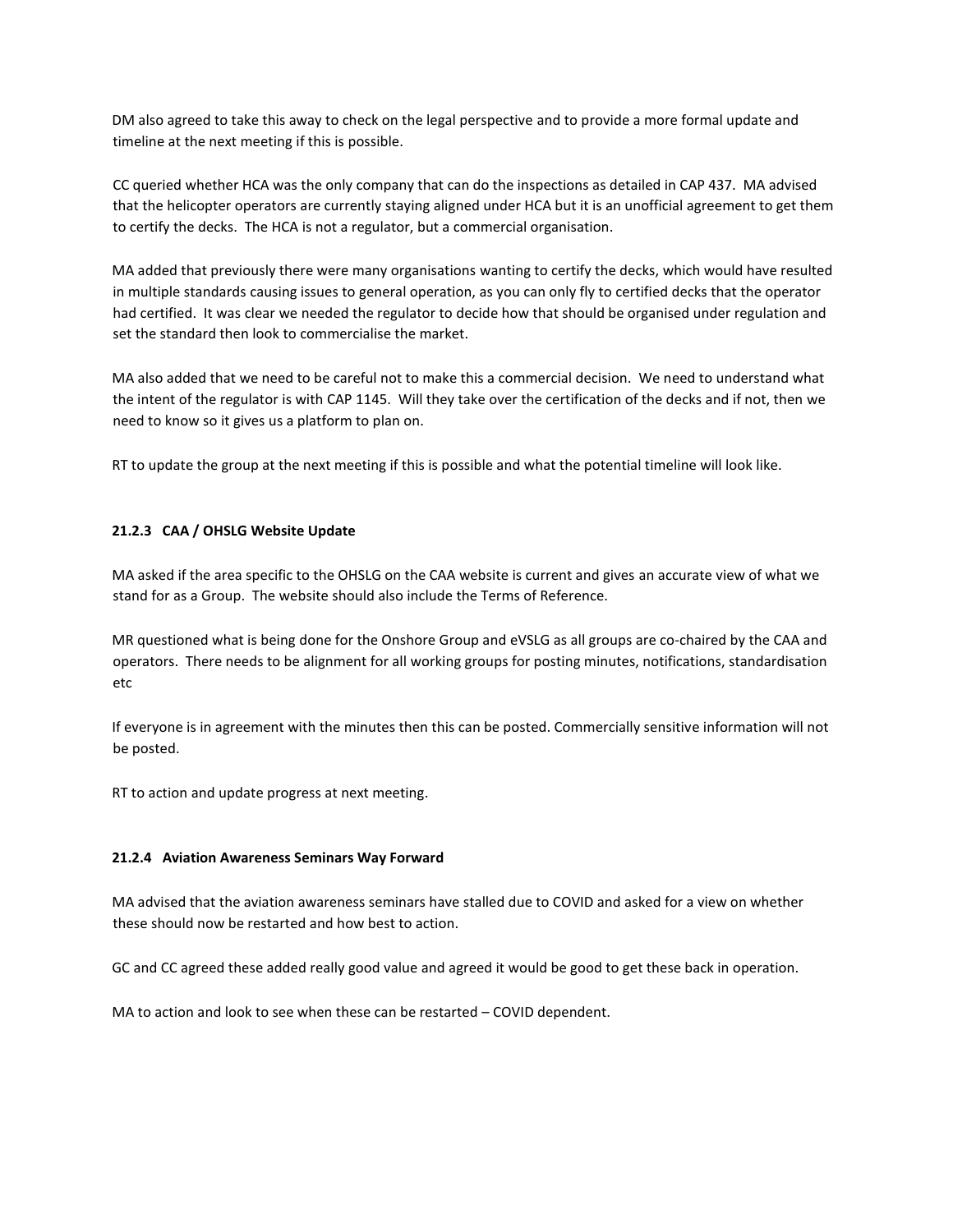### **21.2.5 Brexit Update**

MA asked for a brief update on Brexit.

DM advised that the progress with EASA, particularly the bilaterals that this will not move forward. There has been no significant changes since the last meeting.

DM advised he had a call with the Commission in regards to the Aviation Safety Agreement and it was agreed to continue to work together but there is no appetite to move things forward.

DM confirmed there is no desire to extend the bilateral agreement.

In light of this the CAA are launching the 'Get Ready' campaign – for the end of savings provisions at the end of December 2022 and ultimately nothing is going to change. From an airworthiness perspective that will cover; validity of the EASA Form 1's, G registered aircraft support, pilot licensing and TCO leasing.

This will be on the CAA website and Skywise to give a steer on how to prepare for the end of 2022.

This will have a big impact from an airworthiness point of view for the validity of Form 1. By 31<sup>st</sup> March each organisation should make an application to the UK CAA for PART 145 approval, if this is not made the validity of that Form 1 will not be valid. This will be communicated.

Maintenance organisations will need to have a UK approval also by December 2022.

MA stated he would welcome a group or forum to find solutions to remedy the position that the industry is in with a lack of bilaterals as there is a safety impact with the inflexibility of the regulations.

With the agreement of the other accountable managers, DM will action to see if there is a possibility of further engagement.

# **21.2.6 COVID Update**

Trevor Stapleton updated the group that the average POB is currently around 10,000, pre-covid was approx. 12,500, therefore not back to pre-covid levels.

Suspected cases offshore is approx. 20. Close contacts has been variable between 2-15 approx.

Cases are being restricted to rigs so no real cause for concern. Operators are not taking chances with winter illness and anyone showing symptoms are taken off the installation quickly.

Vaccination is being strongly encouraged. There may be a possible change from the UK government for overseas travellers. There is a full exemption regardless of whether you've been vaccinated or not at present, but this exemption may be removed for unvaccinated individuals. If travellers come from overseas to go offshore, they may have to isolate for 10 days beforehand.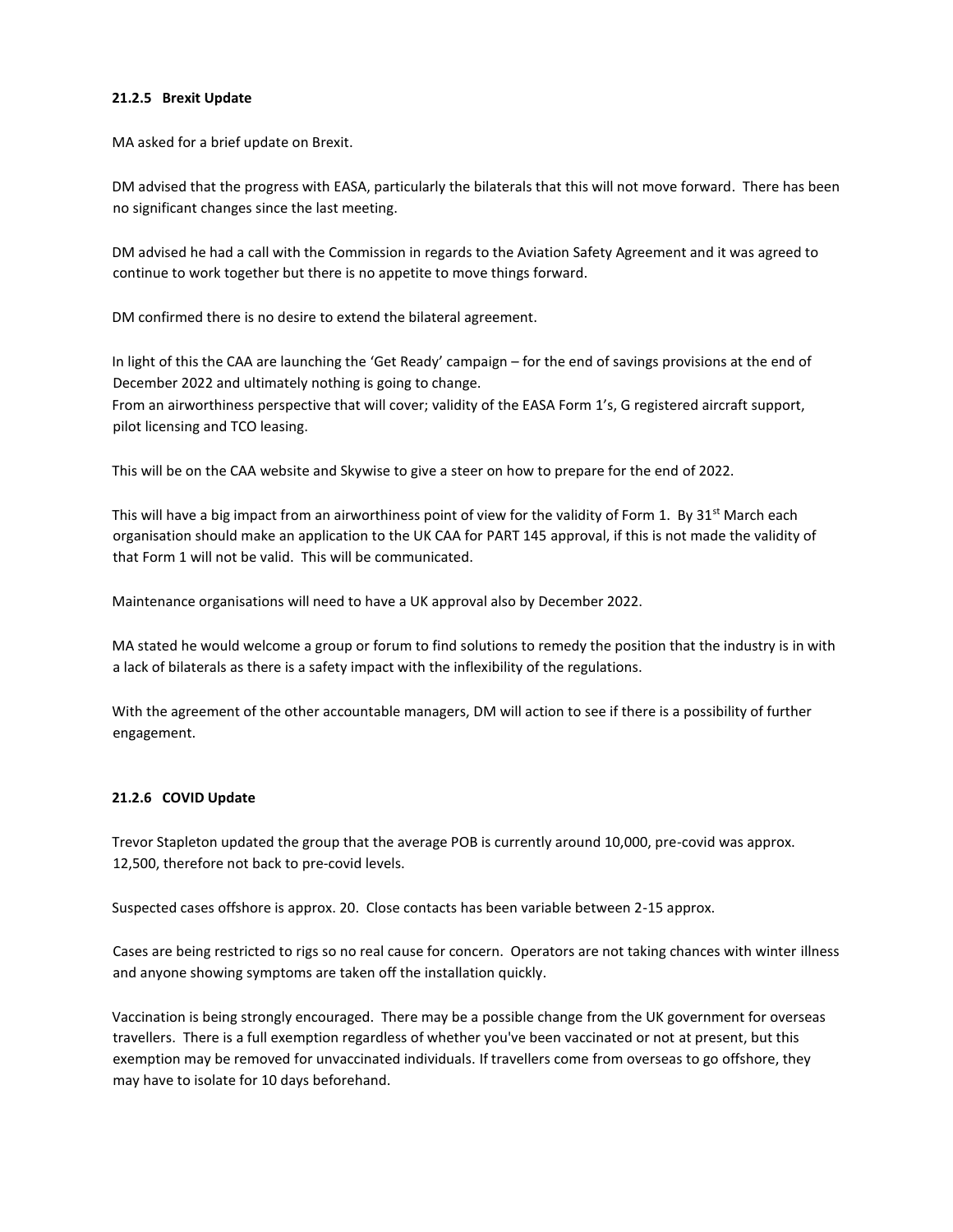CC advised that he believed the OGUK data is driven by passengers flown whereas he is managing people offshore with suspected COVID, so you are not seeing it in that trend data.

CC also asked the operators on thoughts for removal of the Covid screens going forward. MA advised that as operators they would do the right thing in line with Covid requirements and the barriers will remain in place until Covid is in a steady state.

Paul Kelsall added that the screens are there to protect assets and people because they are mixing with people despite having gone through the testing process beforehand. PK assured CC that they are very mindful of taking anything away too quickly to then have to put it back in place again.

MR added that barrier is place are all Part 21 certified so they should be compliant and shouldn't be a safety issue. MR also agreed to review as we go forward.

TS agreed that there is no appetite at present for the barrier to be removed in the immediate term.

DM suggested that this is picked up through the Risk Working Group going forward.

MA added that the operators worked together to get a covid working standard and we just need to be careful how we start to remove these. MA would be concerned if change is rapid and would prefer to go slow rather that going back to where it was at the beginning.

MR agreed and agreed not to take any unnecessary risks.

PK added that the processes and procedures will be in place for quite some time.

# **21.2.7 Closing Remarks / AOB**

#### **21.2.7.1 Wind Farms**

MR stated that the Group needs to pull together a working group to look at the notification for wind farm construction and adjacent operations. There has been a considerable amount of work done by third parties to identify ways of mitigating the impact of wind farms on platforms, but they are now encroaching on the areas for approach in both Southern and Central North Sea areas.

MR suggests this should be discussed at the next meeting.

MR added that there is a current disconnect as we are not engaged with the wind farm companies and they are not engaged with oil companies or the CAA. This is causing some significant concerns and risks to our business, especially operations in deteriorating visibility or night operations.

MR noted that they will be looking at potential mitigations as a short term measure, but there needs to be a much higher level engagement with the wind farm company so they communicate with us what they are doing when they are doing it so that risk can be managed appropriately.

CC advised that a review has just been completed and he was about to reach out to the operators for a single turbine next to the Judy platform.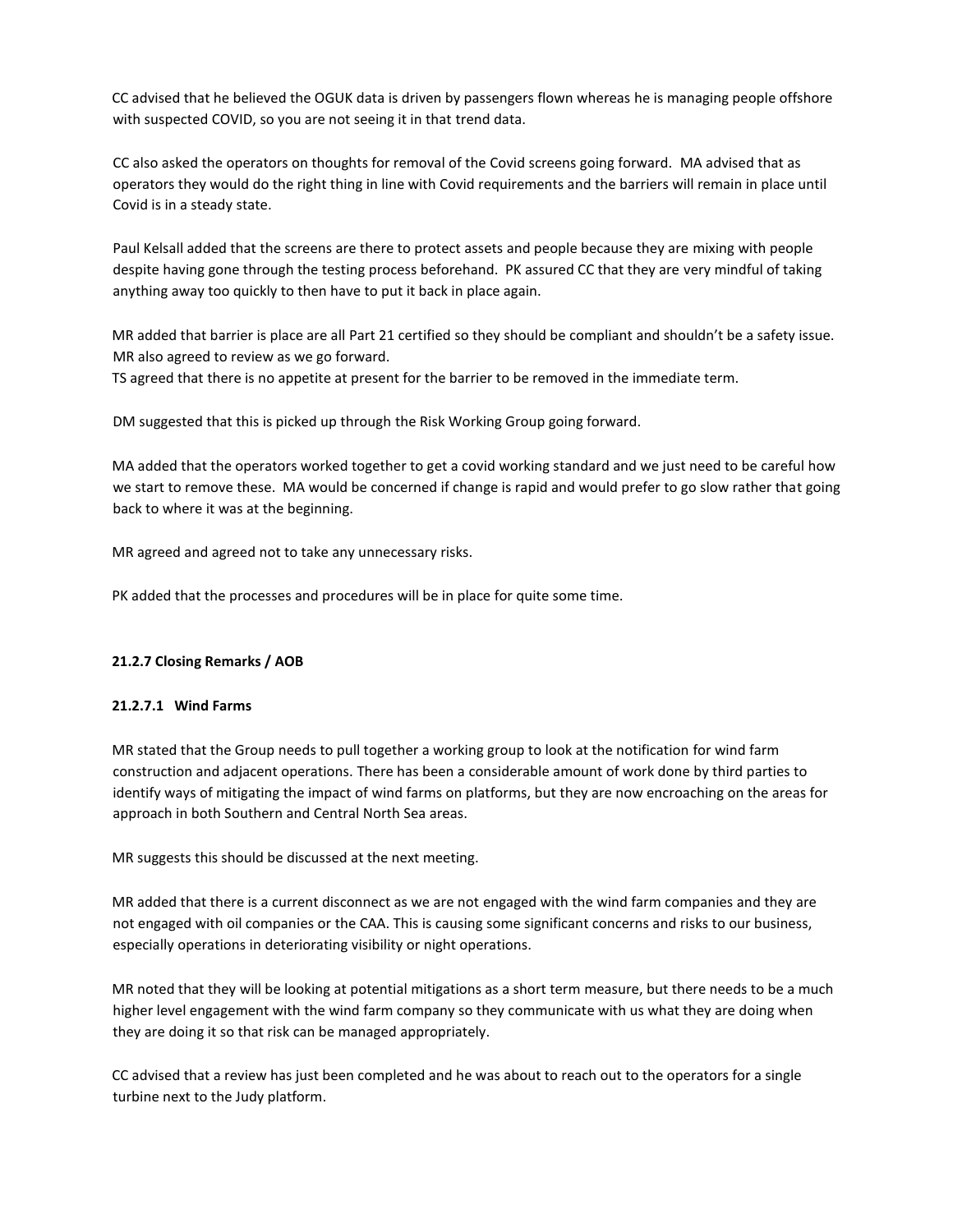MR confirmed this was CAP 764.

.

MR added that there needs to be a more coordinated approach with the CAA to make sure the wind farms are properly managed. At present we are not aware when these turbines are being installed, therefore there needs to be more engagement from the regulator and a more coordinated approach from the helicopter companies, windfarm companies and the CAA. MR suggests to set a working group in place to get communication flowing which is not happening at present.

RT advised that he was recently had a meeting with Dave Howson and the author of CAP 764 and was brought to his attention through general oversight of AOC's that this is a risk. He added that as the authority they can log this in the SMS as a risk and for the operators to raise MOR's.

RT asked the group if anyone had contacted the wind farms directly.

Mike Gislam advised that there was an aviation working group within Renewables UK, and there was a member of CAA on this group. MG also suggested that the AM's work together so they are all aligned as operators.

RT confirmed that the regulator was unable to engage with the offshore wind companies as they do not regulate them, however he does believe CAP 764 may need to be updated.

TS added that OGUK has a relationship with Renewables UK and they are invited to the ASTG. TS will reach out to them.

DM reiterated to the group that if this is considered as a risk to operations then it should be picked up when the updated risk register is distributed. He added that they control the MOR's to see how many events they are having so this should be discussed in the Risk Management group and then the group can then see what the mitigation strategies need to be.

Derek Whatling asked if 1500 feet is still the minimum safe altitude offshore. MR confirmed that this is not the case in all areas, where some farms are 16 – 1700 feet.

Paul Kelsall advised that Renewables UK have recently recruited for this role and believes they should be invited to discuss within the group via an invitation from OGUK.

# **21.2.7.2 GHOST (Offshore Subgroup)**

TS asked the group if they had confirmation if the offshore Ghost group is going to disband, having delivered the operations guidance.

MR advised he had not heard if this was the case but suggested this needs to stay in place as it is a valuable working group.

PK advised he did believe they had disbanded. PK agreed to take action to see if he can get the group restarted and will update at the next meeting.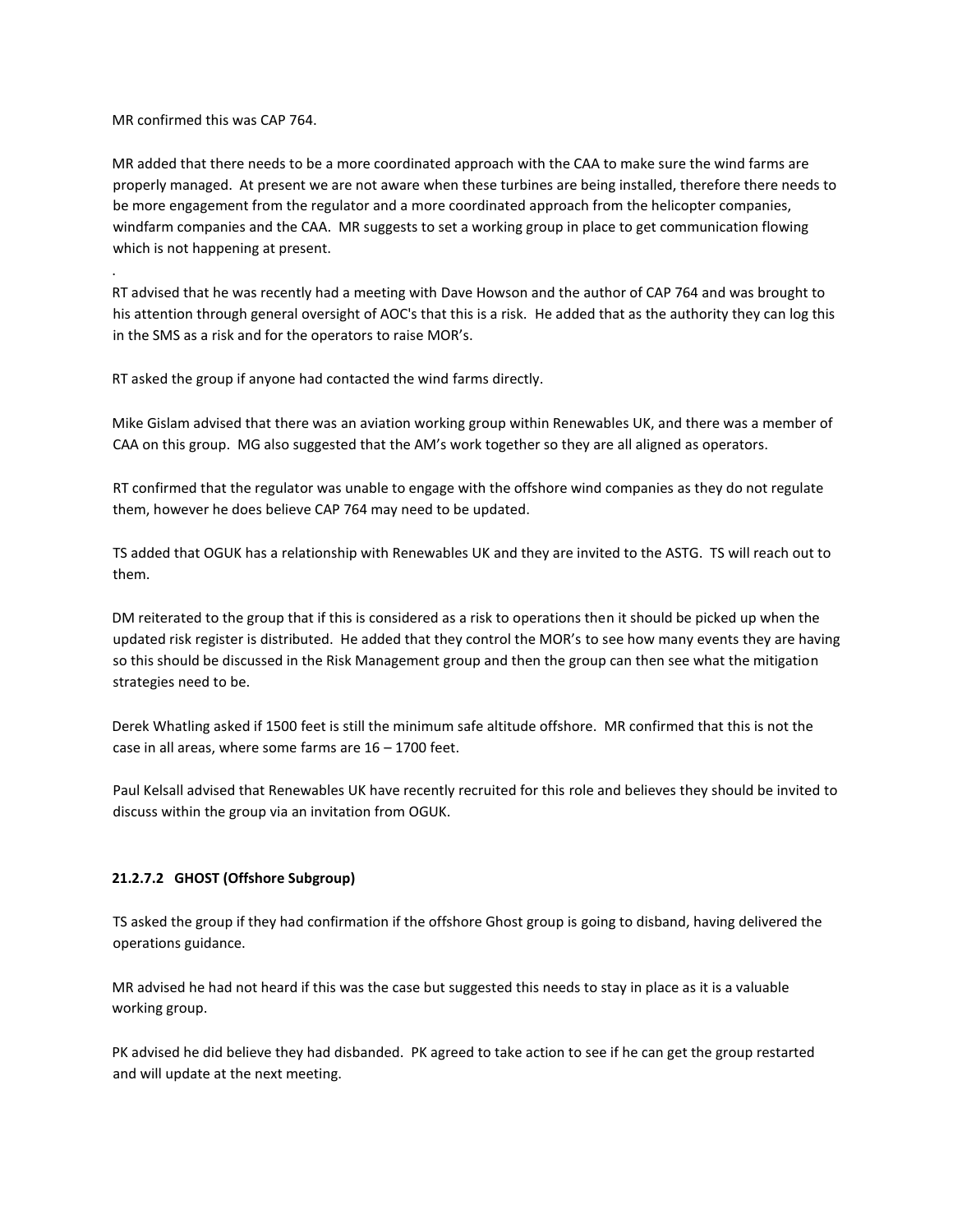# **21.2.7.3 Infectious Diseases**

TS raised the subject of Infectious Diseases and the definition of an escort which has been raised a the PSG and needs to reach out to helicopter operators.

MR advised the correct group for this discussion would be the ASTG.

No action to be taken.

## **21.2.7.4 Trevor Stapleton Retirement**

TS advised that this is his last OHSLG meeting due to retirement, and a replacement will be sent from OGUK going forward.

MA thanked Trevor on behalf of the Group for the many years service to OHSLG and wished him well for his retirement.

## **21.2.7.5 Visiting Vessels – HCA**

Colin Cheesewright explained Harbour Energy are experiencing difficulties in approving one off heli-decks for operations. Recently they were unable to fly through their contract and the visiting vessel went direct to the helicopter operator and they flew to it as the have an HCA certificate.

However, HE are finding they don't have ANO approval for the radio stations, the training is not there, the MET equipment, the offcom radio licence, IATA DG etc and HE can't approve them for helicopter operations. CC asked the helicopter operators what checks were in place for a one off flight?

MR asked why they have the HCA certificate if they are not meeting the requirements?

CC advised a recent vessel was issued for CAP 437 but operating in Norwegian waters. The HLO was approved in Norway with no memorandum and it wasn't listed in the document to allow us to accept it.

They have TELENOR radio licences and they think this is equivalent to an ANO approval. IATA DG have no understanding of what they need to have in place ie awareness training, DG manuals or an accepted alternative means of compliance.

Just because it has an HCA approval does not necessarily mean it is approval for operating in the UK.

CC advised that they plan to produce slides for discussion at the next ASTG but wanted to raise to the Group for awareness.

Mike Gislam noted that this should be raised with the HCA as the understood the certificate signs off against the CAP to say it is certified for the CAP and the UK and if this is not the case then there needs to be a further